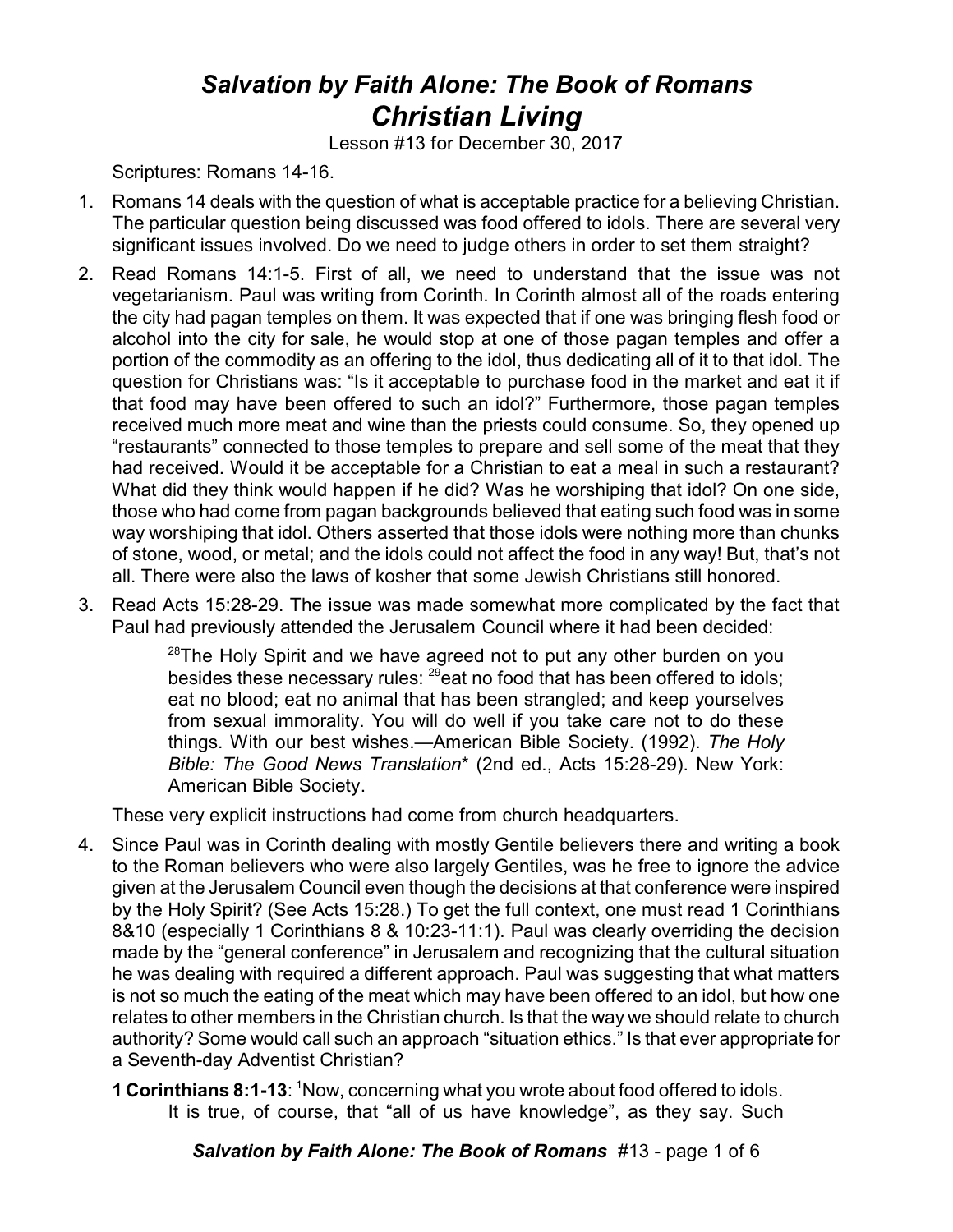knowledge, however, puffs a person up with pride; but love builds up.  $\rm{^{2}Those}$ who think they know something really don't know as they ought to know.  $^3$ But the person who loves God is known by him.

 $^4$  So then, about eating the food offered to idols: we know that an idol stands for something that does not really exist; we know that there is only the one God. <sup>5</sup>Even if there are so-called "gods", whether in heaven or on earth, and even though there are many of these "gods" and "lords", <sup>6</sup>yet there is for us only one God, the Father, who is the Creator of all things and for whom we live; and there is only one Lord, Jesus Christ, through whom all things were created and through whom we live.

 $^7$  But not everyone knows this truth. Some people have been so used to idols that to this day when they eat such food they still think of it as food that belongs to an idol; their conscience is weak, and they feel they are defiled by the food. <sup>8</sup>Food, however, will not improve our relations with God; we shall not lose anything if we do not eat, nor shall we gain anything if we do eat.

<sup>9</sup> Be careful, however, not to let your freedom of action make those who are weak in the faith fall into  $sin.$   $^{10}$ Suppose a person whose conscience is weak in this matter sees you, who have so-called "knowledge", eating in the temple of an idol; will not this encourage him to eat food offered to idols? <sup>11</sup>And so this weak person, your brother for whom Christ died, will perish because of your "knowledge"! <sup>12</sup>And in this way you will be sinning against Christ by sinning against your Christian brothers and sisters and wounding their weak conscience. <sup>13</sup>So then, if food makes my brother or sister sin, I will never eat meat again, so as not to make my brother or sister fall into sin.—*Ibid*.\* 1 Corinthians 8:1-13.

**1 Corinthians 10:23-11:1**: <sup>23</sup> "We are allowed to do anything," so they say. That is true, but not everything is good. "We are allowed to do anything"–but not everything is helpful. <sup>24</sup>None of you should be looking to your own interests, but to the interests of others.

 $25$  You are free to eat anything sold in the meat market, without asking any questions because of your conscience. <sup>26</sup>For, as the scripture says, "The earth and everything in it belong to the Lord."

 $27$  If an unbeliever invites you to a meal and you decide to go, eat what is set before you, without asking any questions because of your conscience.  $^{28}$ But if someone says to you, "This food was offered to idols," then do not eat that food, for the sake of the one who told you and for conscience' sake  $^{29}$ that is, not your own conscience, but the other person's conscience.

"Well, then," someone asks, "why should my freedom to act be limited by another person's conscience? <sup>30</sup>If I thank God for my food, why should anyone criticize me about food for which I give thanks?"

 $31$  Well, whatever you do, whether you eat or drink, do it all for God's glory.  $32$ Live in such a way as to cause no trouble either to Jews or Gentiles or to the church of God. <sup>33</sup>Just do as I do; I try to please everyone in all that I do, not thinking of my own good, but of the good of all, so that they might be saved.

**11** Imitate me, then, just as I imitate Christ.—*Ibid.*\* 1 Corinthians 10:23-11:1.

*Salvation by Faith Alone: The Book of Romans* #13 - page 2 of 6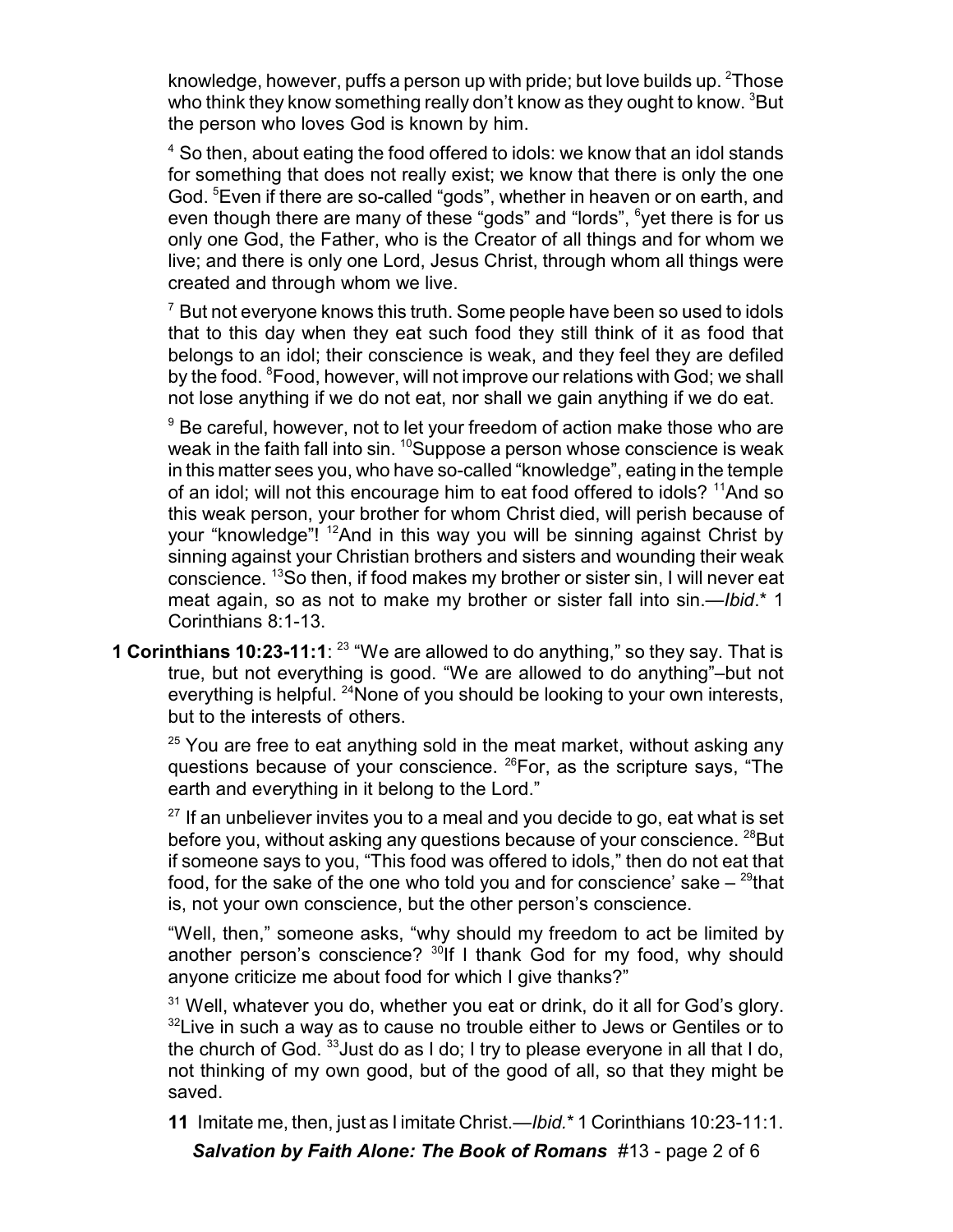- 5. It is interesting to compare Paul's approach in this setting to that of Daniel as recorded in Daniel 1. Review the story. While Seventh-day Adventists have often used the example of Daniel as proof that vegetarianism is God's first choice of diet, in fact, the primary reason why Daniel rejected the king's diet was because the food and drink had been offered to the Babylonian gods. Proof of this is found in Daniel 10:2-3 where Daniel suggested that on other occasions when he was not in mourning, he did occasionally eat meat and drink wine! Thus, by refusing to eat the king's food, Daniel and his friends were rejecting the Babylonian gods. And after three years, they were better looking, healthier, and smarter than any of the others. Did that have anything to do with food offered to idols?
- 6. In Romans, Paul was speaking to believers in Rome saying that those who were strong in their faith could eat whatever was sold in the market without asking any questions with regard to conscience. That was not a discussion about what was healthy. In Paul's day, he believed that taking this approach was saying that by eating the meat, one rejected the idols because he did not believe that offering the food to them affected the food in any way. Thus, Daniel and Paul did opposite things but for the same reason–to reject idols. What will Paul and Daniel have to say to each other in heaven? While Daniel was rejecting the Babylonian gods, fortunately, he also was eating the healthiest diet. Both Daniel and Paul were doing what Paul recommended in Romans 14; i.e. think through the issues, discuss it with your friends, pray for guidance, and then act in the most intelligent way you can.
- 7. Paul was saying that we need to keep in mind the judgment day. That day is much closer now that it was in the days of Paul. Ellen White said:

I have been shown that many who profess to have a knowledge of present truth know not what they believe. They do not understand the evidences of their faith. They have no just appreciation of the work for the present time. When the time of trial shall come, there are men now preaching to others who will find, upon examining the positions they hold, that there are many things for which they can give no satisfactory reason. Until thus tested they knew not their great ignorance. And there are many in the church who take it for granted that they understand what they believe; but, until controversy arises, they do not know their own weakness. **When separated from those of like faith and compelled to stand singly and alone to explain their belief, they will be surprised to see how confused are their ideas of what they had accepted as truth.** Certain it is that there has been among us a departure from the living God and a turning to men, putting human in place of divine wisdom.—Ellen G. White, *Testimonies*,\* vol. 5, 707.2; *CWE*\* 39.3; *AG*\* 30.3; *GW*\* 298.3; *LDE*\* 70.1; *Mar*\* 45.2. [Bold type is added.]

- 8. Paul did not have any questions about whether what he believed was solidly based on the truth. He did not care who disagreed with him! See Galatians 1:6-9.
- 9. Some of our Christian friends have used Romans 14 along with 1 Corinthians 10:25; Mark 7:18-19; and 1 Timothy 4:1-5 to suggest that the Seventh-day Adventist emphasis on a healthy diet is no longer required by God. How should we interpret those verses? Read in their full context, they are passages talking about people who for conscience or ceremonial reasons did certain things which they thought were right. If the only reason why you avoid certain items of food is for ceremonial reasons, then perhaps these verses do apply to you! Idols do not have the power to "hex" food. Does one become ceremonially unclean by touching or eating such foods? What about David eating the bread from the sanctuary

*Salvation by Faith Alone: The Book of Romans* #13 - page 3 of 6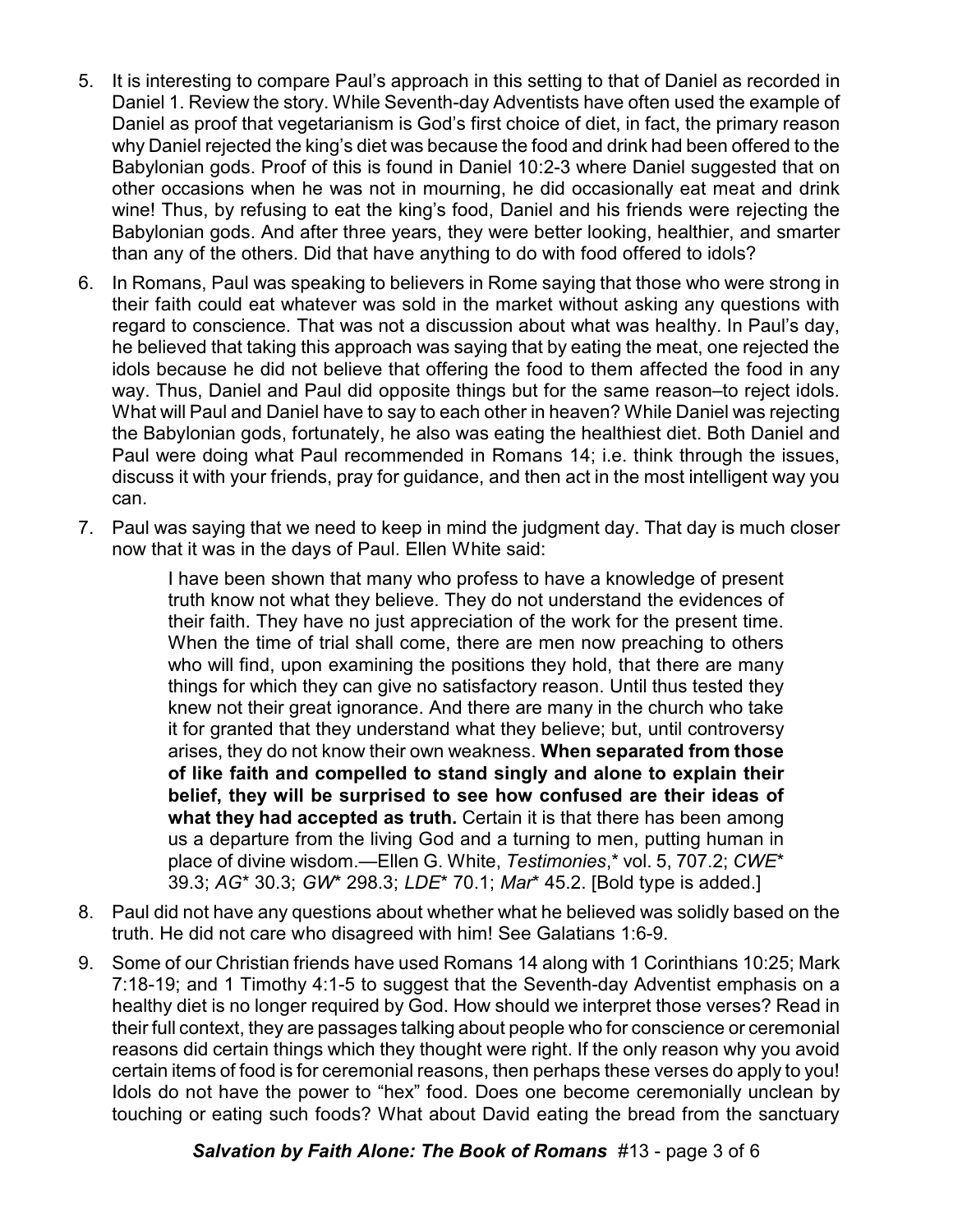which was to be eaten only by the priest?

- 10. Those who are familiar with the Adventist Health Study and other related research projects are aware that following a healthy Adventist lifestyle can add up to 10 years to one's life. A young person might be inclined to say: "I don't care to live 10 more years at the end of my life in some nursing home!" It turns out that if you eat the healthier diet when you are young, you stay "young" longer. So, the years you add will be healthy years–not just 10 more years at the end in a nursing home!
- 11. There were also apparently some formerly-Jewish believers in Rome who were encouraging the Christian believers to adopt the keeping of certain ceremonial sabbaths. At one time, there were quite a number of those ceremonial sabbaths. Paul placed the keeping of those ceremonial sabbaths in the same category as eating food offered to idols.
- 12. But, there is another major issue to consider. The Jerusalem Council took place not to establish the basic foundation principles of Christianity–which it clearly did not address at all–but to establish criteria that would make it comfortable for formerly-Jewish Christians to worship together with formerly-Gentile Christians! It was all about getting along at church and not being repulsed by sitting next to another person who followed different ceremonial rules. Remember that in the early years, they almost always ate at least one meal together after worshiping together.
- 13. So, Paul went on to say that those who have a judgmental attitude–and from either side of the argument are condemning their opponents–are destroying the very peace and harmony God intended for Christian churches. What happens when a church chooses up sides and begins throwing verbal darts at each other? Today, the arguments might be over dress or jewelry or what kind of music to play in church. Those are not core issues.
- 14. Honestly now, considering the full span of history especially since early Christian times, is it the seventh-day Sabbath or the ceremonial sabbaths that have created the most controversy? Through the history of our world, far more controversy has arisen over the seventh-day Sabbath than over any ceremonial sabbath. Why is that? Satan understands very well that a correct understand and observance of the seventh-day Sabbath will lead people to honor and admire our true Creator and God. That is a far bigger issue than any involving a ceremonial sabbath, and Satan knows it. He will do anything to prevent our correct worship on God's holy day. The real issue is how we worship God on that day.
- 15. Does that mean that we are free to condemn those who do not observe the seventh-day Sabbath in just the way we do? Of course not! We may try to present the truth to them in a winning and convincing way; but, even if they are not persuaded when we have done our best, it never gives us permission to condemn them. It never helps to beat people over the head with one's arguments. That would just drive them away. You cannot antagonize and persuade at the same time!
- 16. While vegetarianism is indisputably a healthier lifestyle for most of us, it should not become a matter of condemnation either! Remember that Abraham and Sarah fed beef to the LORD and two angels. (Genesis 18:6-8) Did the LORD refuse to eat it? Not at all! Did the LORD ask for a second helping? Jesus fed thousands of people fish. (Matthew 14:13-21; 15:32-38) Jesus even created fish for His disciples to eat. (John 21:9) Or, should we say as one student did when asked: "Why do you think Jesus fed the disciples fish on the beach?" He replied: "I understand that He was living up to all the light He had!" No! It was what they were accustomed to eating. He also ate fish after His resurrection! (Luke 24:42-43)

Christ never worked a miracle except to supply a genuine necessity, and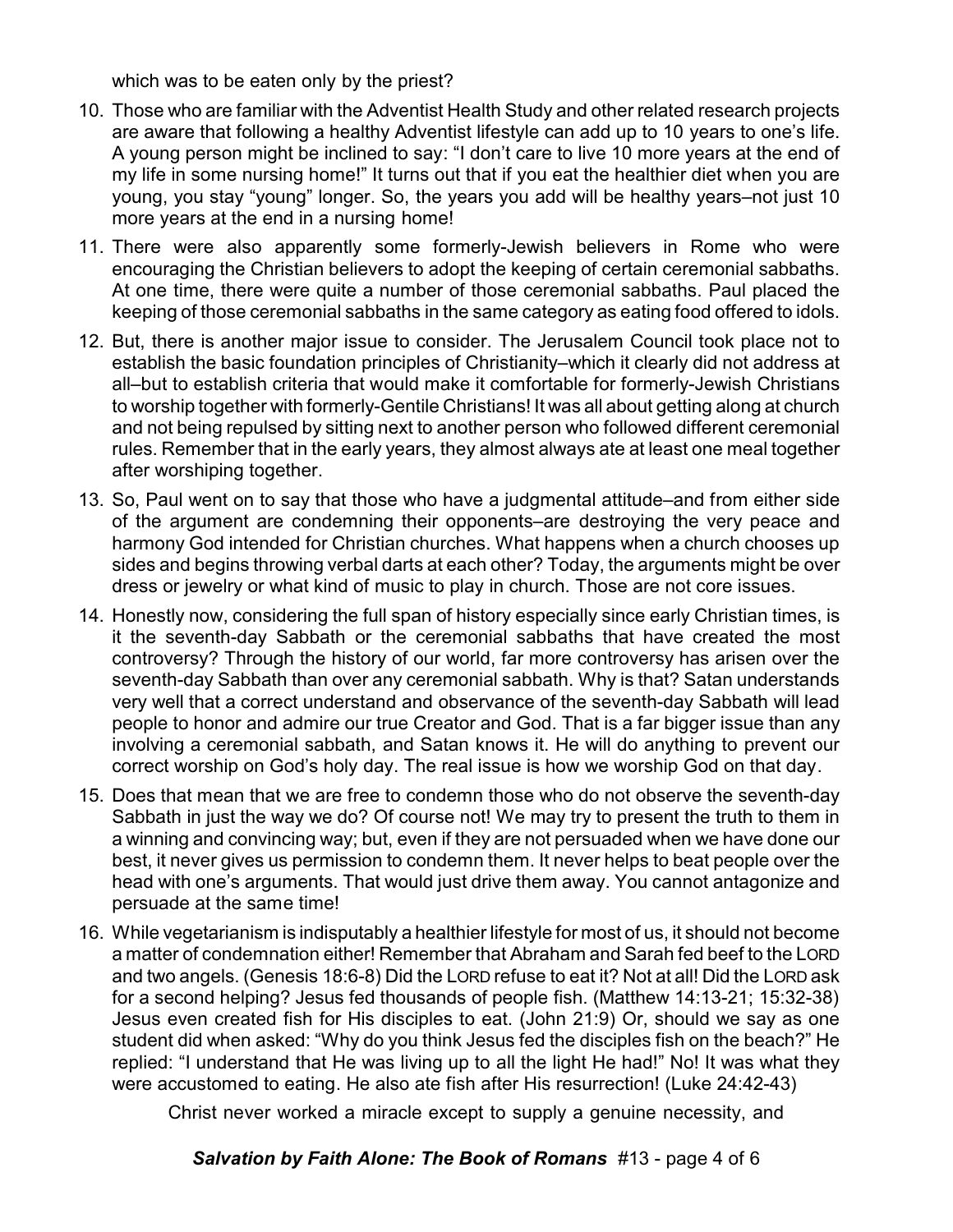every miracle was of a character to lead the people to the tree of life, whose leaves are for the healing of the nations. **The simple food [367] passed round by the hands of the disciples contained a whole treasure of lessons. It was humble fare that had been provided; the fishes and barley loaves were the daily food of the fisher folk about the Sea of Galilee.** Christ could have spread before the people a rich repast, but food prepared merely for the gratification of appetite would have conveyed no lesson for their good. Christ taught them in this lesson that the natural provisions of God for man had been perverted. And never did people enjoy the luxurious feasts prepared for the gratification of perverted taste as this people enjoyed the rest and the simple food which Christ provided so far from human habitations.—Ellen G. White, *Desire of Ages*\* 366.1. [Bold type is added.]

- 17. It was not a time for a lecture on health reform! Does this mean that our message on diet is not important? Of course not! As usual, we must interpret everything we read in the Bible in the context in which it was written. The question there was: "How can former-pagans worship and eat together with former-Jews without getting upset by each other's behavior?"
- 18. Read Romans 14:19-23. Paul discussed eating food offered to idols, keeping ceremonial sabbaths–even keeping the true Sabbath–and then he went on to effectively say: "Please do not do anything that will upset others within the church. If you have special beliefs about what is permitted and what is not permitted, keep that between yourself and the LORD."
- 19. What is implied by Romans 14:22-23? If you feel guilty about doing something, does that make it a sin? Would it be damaging to your conscience? And why would God condemn such people? And then Paul concluded by writing: **"Anything that is not based on faith is sin!"** What does that teach us about faith and sin? If we lack faith and love, we sin.
- 20. God wants our minds to be as clear as possible and our thinking to be as good as possible. What if we have our minds preoccupied with something that we have done that gives us a guilty conscience? Can we be thinking clearly about the truth?
- 21. There are three definitions of *sin* in the New Testament. We usually refer to 1 John 3:4: "Sin is the transgression of the law," (*KJV*) or more correctly as it should be translated, "Sin is lawlessness" or "rebelliousness." But, what about the definition in James 4:17 (*GNB*): "So then, if we do not do the good we know we should do, we are guilty of sin." Is there any limit to the good we know we should do? But, in Romans 14:23 (*GNB*) we read: "Anything that is not based on faith is sin." What does that imply? If faith is a relationship with God that helps us to become more like Him on a daily basis because by beholding we become changed, then sin would be anything that separates us from God. (Isaiah 59:2) If we are moving closer to God with the help of the Holy Spirit, we are acting in faith. If we are moving further away from God by following the Devil's example and our own selfishness, we are sinning. Sin and faith are opposites. This is the most basic definition of *sin* and *faith* in the entire Bible. In what way does this verse serve as a conclusion to our discussion about food offered to idols? If we really claim to be Christians, we need to orient our lives to the standards that we have been given by God. Our lives are to be based on "principle." If we operate contrary to God's principles, we are moving farther away from God.
- 22. Paul proceeded in Romans 15:1-6 to speak to the "strong" to remind them that it is their duty to help the weak rather than to destroy their faith by putting stumbling blocks in their way. If we take the loving approach, we are helpful. If we take the selfish approach, we are destructive.